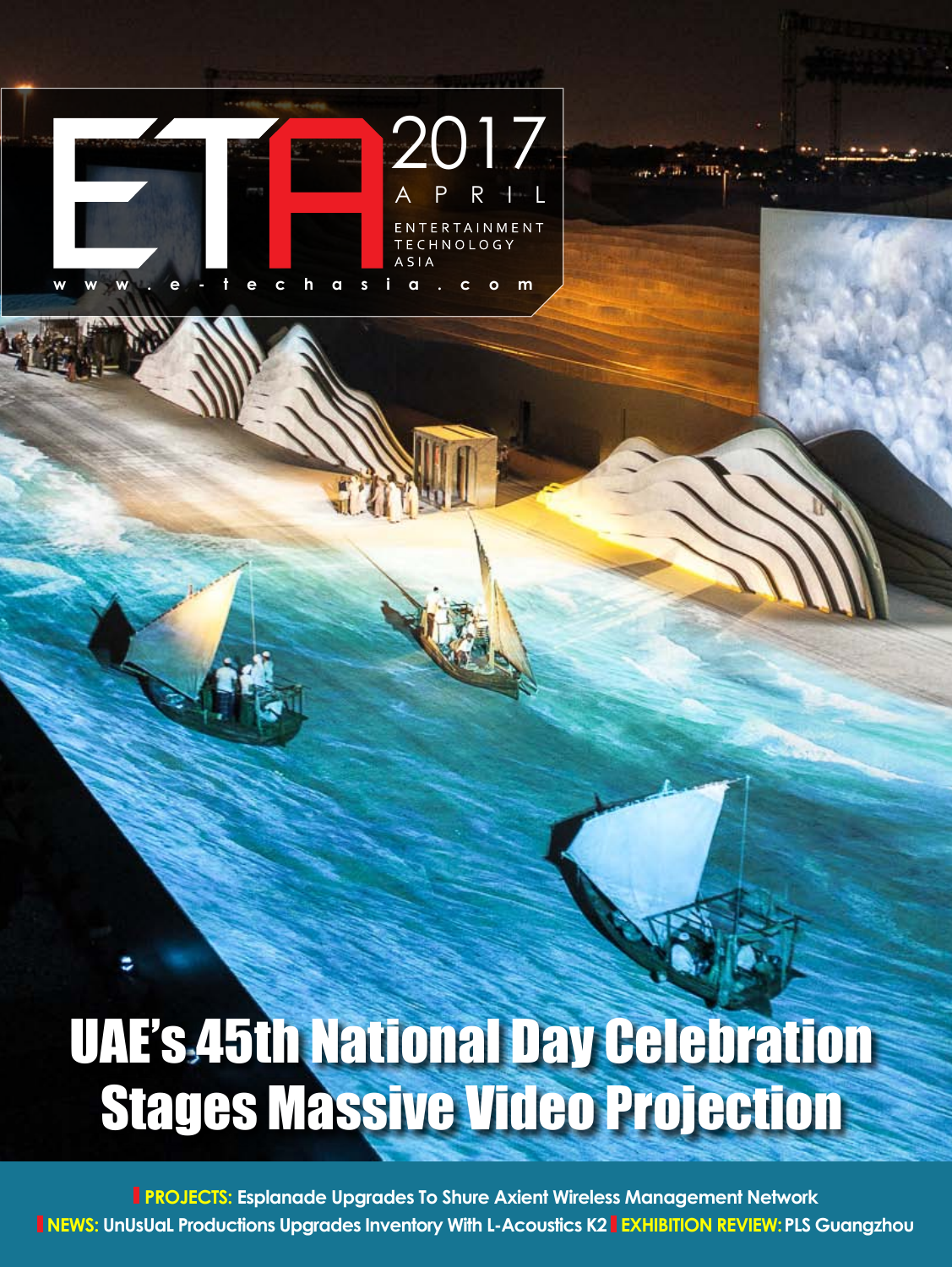## **SINGAPORE** Esplanade – Theatres on the Bay Upgrades To Shure Axient Wireless Management Network

**A total of 172 channels of Axient and 32 channels of PSM1000 Personal Stereo Monitors (IEM) have been installed in the renowned theatres**



Considered as one of the busiest arts centers in the world, Esplanade – Theatres on the Bay in Singapo<br>is an iconic performance arts center with about world, Esplanade – Theatres on the Bay in Singapore Is an iconic performance arts center with about 3,000 performances presented each year, ranging from dance, music and other theatre shows. Therefore, it is essential that Esplanade upkeeps their equipment on par with worldwide standards and expectations. In line with its continuous efforts to provide the best technical solutions, the arts center recently overhauled its wireless microphone system to adopt the latest available technological advancements and developments in wireless microphone and IEM systems.

Following its various success stories in other similar venues in Singapore, Shure Axient Wireless Management Network, combining the professional support from Shure Authorized distributor – Electronics & Engineering Pte Ltd (E&E), has delivered wireless advantages too compelling to ignore. After a strenuous tender, review process and evaluation, the Esplanade team decided that the Shure Axient system best met their needs to ensure the venue is ready for more world-class performances in the future.

"With a history of audio innovation spanning over 90 years, Shure has been committed to providing quality products and excellent services to our customers in Pro Audio Segment," said Mark Humrichouser, Vice President of Shure Asia/Pacific and Americas Business Units. "We are proud to see that Axient and other Shure products have been trusted by another world-class performing arts center like The Esplanade."

A total of 172 channels of Axient and 32 channels of PSM1000 Personal Stereo Monitors (IEM) have been installed in the renowned theaters, including 16 channels of Axient in the Concert Hall, 32 channels of Axient in the Theatre, 8 channels of Axient in the Recital Studio, Theatre Studio, The Concourse and the Outdoor Theatre respectively. 60 channels of Axient in portable racks and 32 channels of Axient with UR3 plug-on transmitters have been installed across all the spaces within the venue for either an expansion to fixed systems or working independently.